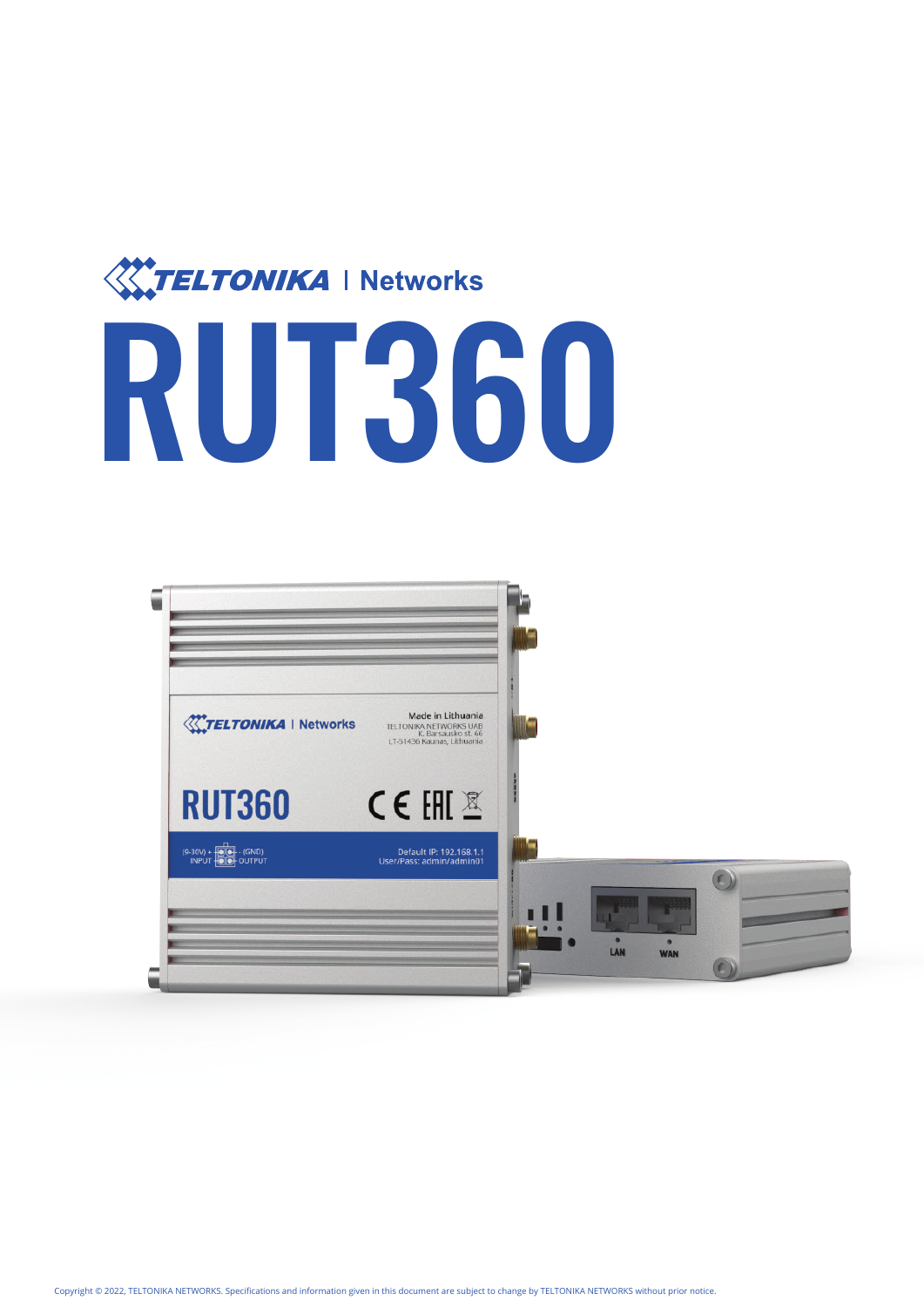

# **HARDWARE**

### FRONT VIEW





\***I/O**: programmable Input/Output pins (Open Collector output max 30 V, 300 mA or Digital input where 0-6 V detected as logic low and 8-30 V - logic high).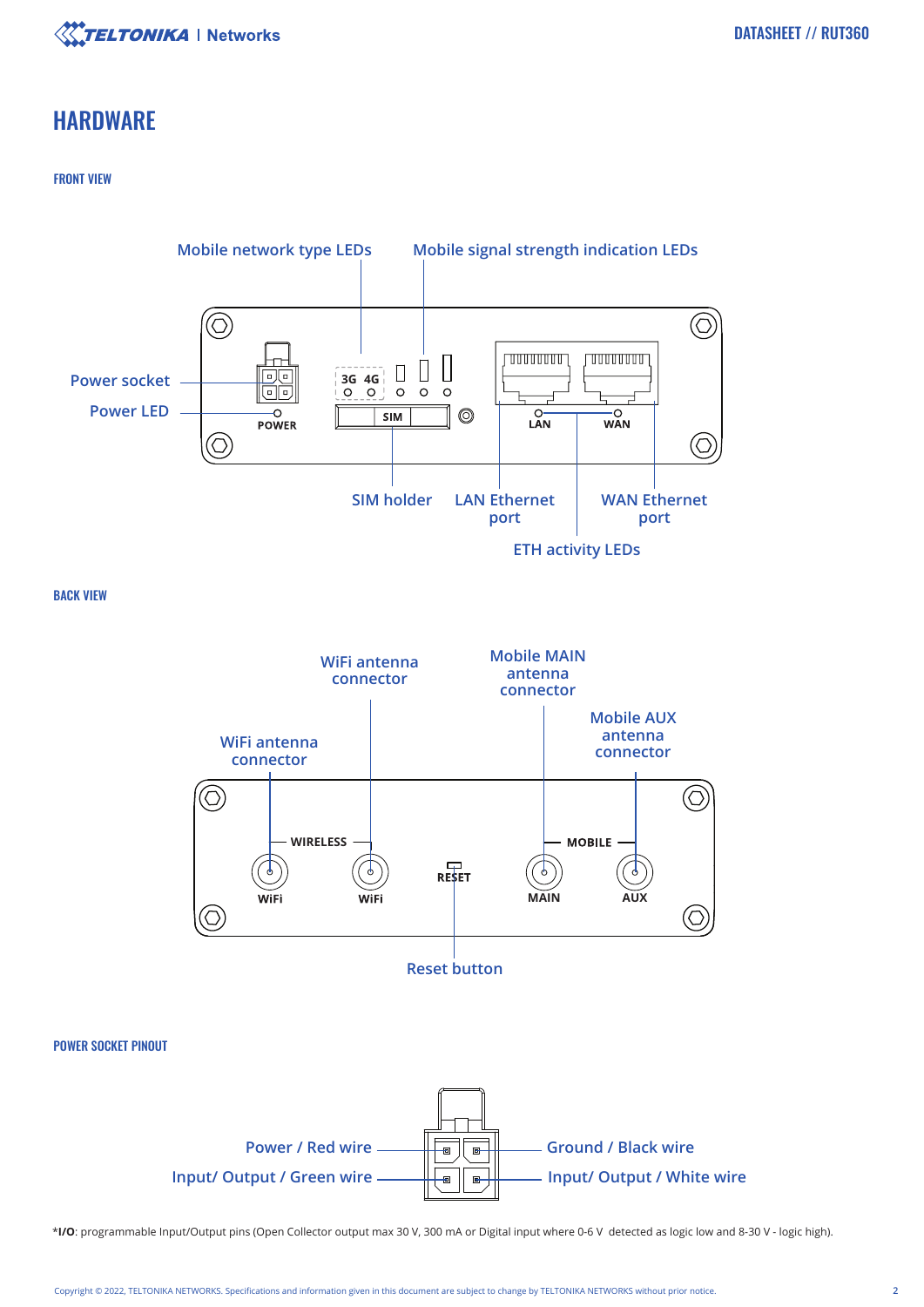

# **FEATURES**

### **MOBILE**

| Mobile module               | 4G (LTE) – Cat 6 up to 300 Mbps, 3G – Up to 42 Mbps                                                                                    |
|-----------------------------|----------------------------------------------------------------------------------------------------------------------------------------|
| Status                      | Signal strength, SINR, RSRP, RSRQ, Bytes sent/received, connected band, carrier aggregation, IMSI, ICCID                               |
| <b>SMS</b>                  | SMS status, SMS configuration, send/read SMS via HTTP POST/GET, Email to SMS, SMS to Email, SMS to HTTP, SMS to SMS, SMS<br>auto reply |
| <b>USSD</b>                 | Supports sending and reading Unstructured Supplementary Service Data messages                                                          |
| Black/Whiles list (planned) | Operator black/white list                                                                                                              |
| Multiple PDN                | Possibility to use different PDNs for multiple network access and services                                                             |
| Band management             | Band lock, Used band status display                                                                                                    |
| <b>APN</b>                  | Auto APN                                                                                                                               |
| Bridge mode                 | Direct connection (bridge) between mobile ISP and device on LAN                                                                        |

### **WIRELESS**

| Wireless mode    | 802.11 b/g/n, 2x2 MIMO, Access Point (AP), Station (STA)                                                                        |
|------------------|---------------------------------------------------------------------------------------------------------------------------------|
| WiFi security    | WPA3-EAP, WPA3-SAE, WPA2-Enterprise-PEAP, WPA2-PSK, WEP; AES-CCMP, TKIP, Auto Cipher modes, client separation                   |
| <b>ESSID</b>     | <b>ESSID stealth mode</b>                                                                                                       |
| Wireless Hotspot | Captive portal (Hotspot), internal/external Radius server, SMS OTP, MAC auth, built in customizable landing page, walled garden |

### **ETHERNET**

| WAN | 1 x WAN port (can be configured as LAN) 10/100 Mbps, compliance with IEEE 802.3, IEEE 802.3u standards, supports auto<br>MDI/MDIX crossover |
|-----|---------------------------------------------------------------------------------------------------------------------------------------------|
| LAN | 1 x LAN ports, 10/100 Mbps, compliance with IEEE 802.3, IEEE 802.3u standards, supports auto MDI/MDIX crossover                             |

### **NETWORK**

| Routing                                           | Static routes, Dynamic routes (planned)                                                                                                                                                                    |
|---------------------------------------------------|------------------------------------------------------------------------------------------------------------------------------------------------------------------------------------------------------------|
| VoIP passthrough support                          | H.323 and SIP-alg protocol NAT helpers, allowing proper routing of VoIP packets                                                                                                                            |
| Network protocols                                 | TCP, UDP, IPv4, IPv6, ICMP, NTP, DNS, HTTP, HTTPS, FTP (planned), SMTP, SSL v3, TLS, ARP, VRRP, PPP, PPPoE, UPNP, SSH,<br>DHCP, Telnet client, SNMP (planned), MOTT (planned), Wake on LAN (WOL) (planned) |
| Connection monitoring                             | Ping Reboot, Wget reboot, Periodic Reboot, LCP and ICMP for link inspection                                                                                                                                |
| Firewall                                          | Port forwards, traffic rules, NAT rules, custom rules                                                                                                                                                      |
| <b>DHCP</b>                                       | Static and dynamic IP allocation, DHCP Relay, Relayd                                                                                                                                                       |
| QoS / Smart Queue Manage-<br>ment (SQM) (planned) | Traffic priority queuing by source/destination, service, protocol or port, WMM, 802.11e                                                                                                                    |
| DDNS (planned)                                    | Supported >25 service providers, others can be configured manually                                                                                                                                         |
| Network backup                                    | Mobile, Wired and WiFi WAN options, each of which can be used as an automatic Failover                                                                                                                     |
| Load balancing                                    | Balance Internet traffic over multiple WAN connections                                                                                                                                                     |
| <b>SSHFS</b>                                      | Possibility to mount remote file system via SSH protocol                                                                                                                                                   |

### **SECURITY**

| Authentication       | Pre-shared key, digital certificates, X.509 certificates                                                                                                                     |
|----------------------|------------------------------------------------------------------------------------------------------------------------------------------------------------------------------|
| Firewall             | Pre-configured firewall rules can be enabled via WebUI, unlimited firewall configuration via CLI; DMZ; NAT-T                                                                 |
| Attack prevention    | DDOS prevention (SYN flood protection, SSH attack prevention, HTTP/HTTPS attack prevention), port scan prevention (SYN-FIN,<br>SYN-RST, X-mas, NULL flags, FIN scan attacks) |
| <b>VLAN</b>          | Tag based VLAN separation                                                                                                                                                    |
| Mobile quota control | Custom data limits for both SIM cards                                                                                                                                        |
| WEB filter (planned) | Blacklist for blocking out unwanted websites, Whitelist for specifying allowed sites only                                                                                    |
| Access control       | Flexible access control of TCP, UDP, ICMP packets, MAC address filter                                                                                                        |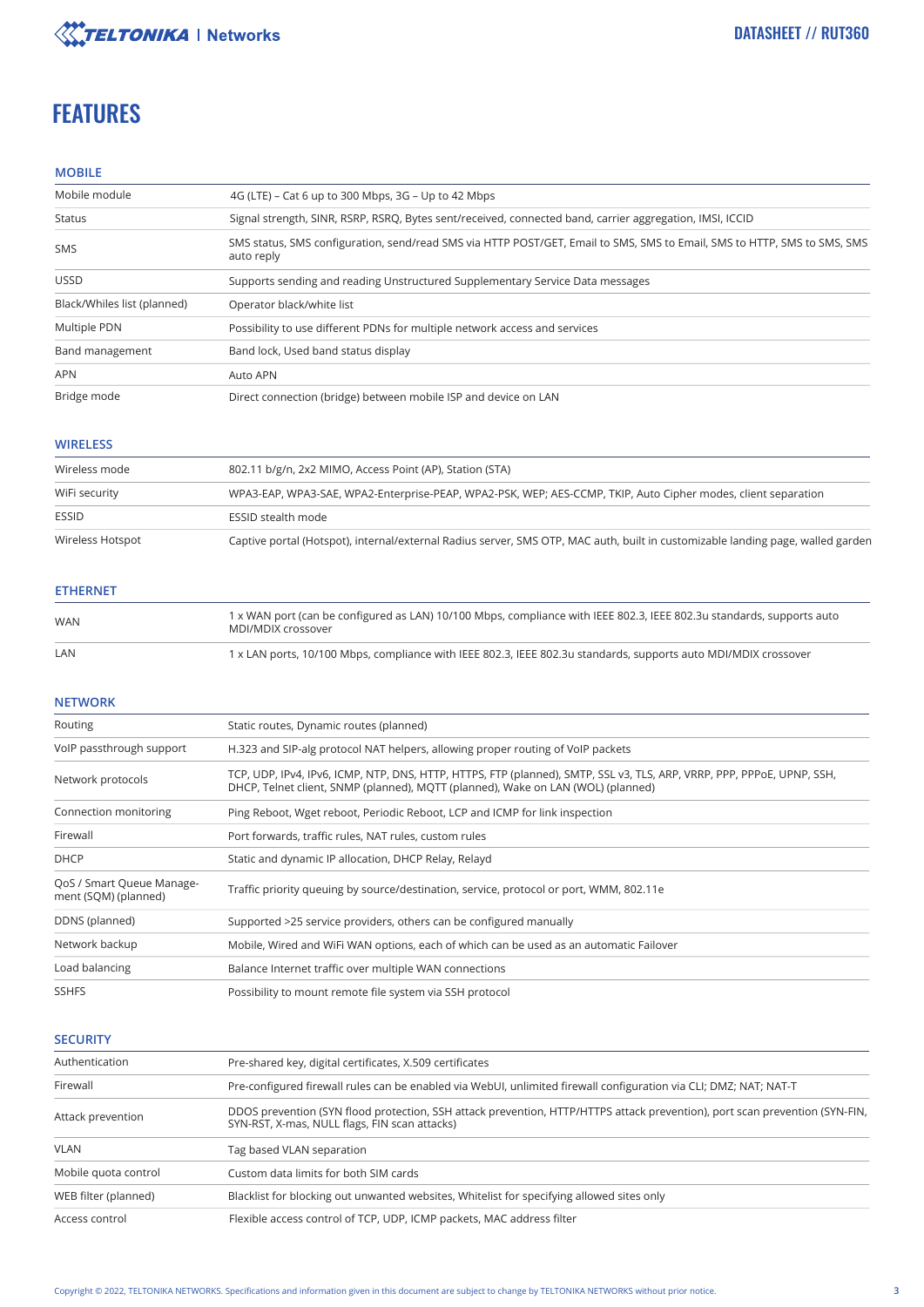

### **VPN**

| OpenVPN            | Multiple clients and a server can run simultaneously, 12 encryption methods                                                                |
|--------------------|--------------------------------------------------------------------------------------------------------------------------------------------|
| OpenVPN Encryption | DES-CBC, RC2-CBC, DES-EDE-CBC, DES-EDE3-CBC, DESX-CBC, BF-CBC, RC2-40-CBC, CAST5-CBC, RC2-64-CBC, AES-128-CBC,<br>AES-192-CBC, AES-256-CBC |
| <b>IPSec</b>       | IKEv1, IKEv2, with 5 encryption methods for IPsec (DES, 3DES, AES128, AES192, AES256)                                                      |
| <b>GRE</b>         | <b>GRE</b> tunnel                                                                                                                          |
| PPTP, L2TP         | Client/Server instances can run simultaneously, L2TPv3 support (planned)                                                                   |
| Stunnel (planned)  | Proxy designed to add TLS encryption functionality to existing clients and servers without any changes in the program's code               |
| DMVPN (planned)    | Method of building scalable IPsec VPNs                                                                                                     |
| SSTP (planned)     | SSTP client instance support                                                                                                               |
| ZeroTier           | ZeroTier VPN client support                                                                                                                |
| WireGuard          | WireGuard VPN client and server support                                                                                                    |

### **MODBUS TCP SLAVE (PLANNED)**

| <b>ID</b> filtering | Respond to one ID in range [1;255] or any                                                                                                             |
|---------------------|-------------------------------------------------------------------------------------------------------------------------------------------------------|
| Allow remote access | Allow access through WAN                                                                                                                              |
| Custom registers    | Modbus TCP custom register block, which allows to read/write to a file inside the router, and can be used to extend Modbus<br>TCP slave functionality |

### **MODBUS TCP MASTER (PLANNED)**

| Supported functions    | 01, 02, 03, 04, 05, 06, 15, 16                                                                                                                        |
|------------------------|-------------------------------------------------------------------------------------------------------------------------------------------------------|
| Supported data formats | 8 bit: INT, UINT; 16 bit: INT, UINT (MSB or LSB first); 32 bit: float, INT, UINT (ABCD (big-endian), DCBA (little-endian), CDAB,<br>BADC), HEX, ASCII |

### **MQTT GATEWAY (PLANNED)**

Gateway

Allows sending commands and receiving data from Modbus Master trough MQTT broker

### **DATA TO SERVER (PLANNED)**

| Protocols |  |
|-----------|--|
|           |  |

HTTP(S), MQTT, Azure MQTT, Kinesis

### **MONITORING & MANAGEMENT**

| WEB UI           | HTTP/HTTPS, status, configuration, FW update, CLI, troubleshoot, event log, system log, kernel log |
|------------------|----------------------------------------------------------------------------------------------------|
| <b>FOTA</b>      | Firmware update from server, automatic notification                                                |
| <b>SSH</b>       | SSH (v1, v2)                                                                                       |
| <b>SMS</b>       | SMS status, SMS configuration, send/read SMS via HTTP POST/GET                                     |
| CALL             | Reboot, Status, Mobile data on/off, Output on/off                                                  |
| MQTT (planned)   | MOTT Broker, MOTT publisher                                                                        |
| SNMP (planned)   | SNMP (v1, v2, v3), SNMP trap                                                                       |
| JSON-RPC         | Management API over HTTP/HTTPS                                                                     |
| MODBUS (planned) | MODBUS TCP status/control                                                                          |
| <b>RMS</b>       | Teltonika Remote Management System (RMS)                                                           |
|                  |                                                                                                    |

### **IoT PLATFORMS**

| Clouds of things | Allows monitoring of: Device data, Mobile data, Network info, Availability                                                                                                                                                                                                                                                                                     |
|------------------|----------------------------------------------------------------------------------------------------------------------------------------------------------------------------------------------------------------------------------------------------------------------------------------------------------------------------------------------------------------|
| ThingWorx        | Allows monitoring of: WAN Type, WAN IP, Mobile Operator Name, Mobile Signal Strength, Mobile Network Type                                                                                                                                                                                                                                                      |
| Cumulocity       | Allows monitoring of: Device Model, Revision and Serial Number, Mobile Cell ID, ICCID, IMEI, Connection Type, Operator, Signal<br>Strength, WAN Type and IP                                                                                                                                                                                                    |
| Azure IoT Hub    | Can send device IP, Number of bytes send/received, Mobile connection state, Network link state, IMEI, ICCID, Model, Manufac-<br>turer, Serial, Revision, IMSI, SIM State, PIN state, GSM signal, WCDMA RSCP, WCDMA EC/IO, LTE RSRP, LTE SINR, LTE RSRO, CELL<br>ID, Operator, Operator number, Connection type, Temperature, PIN count to Azure IoT Hub server |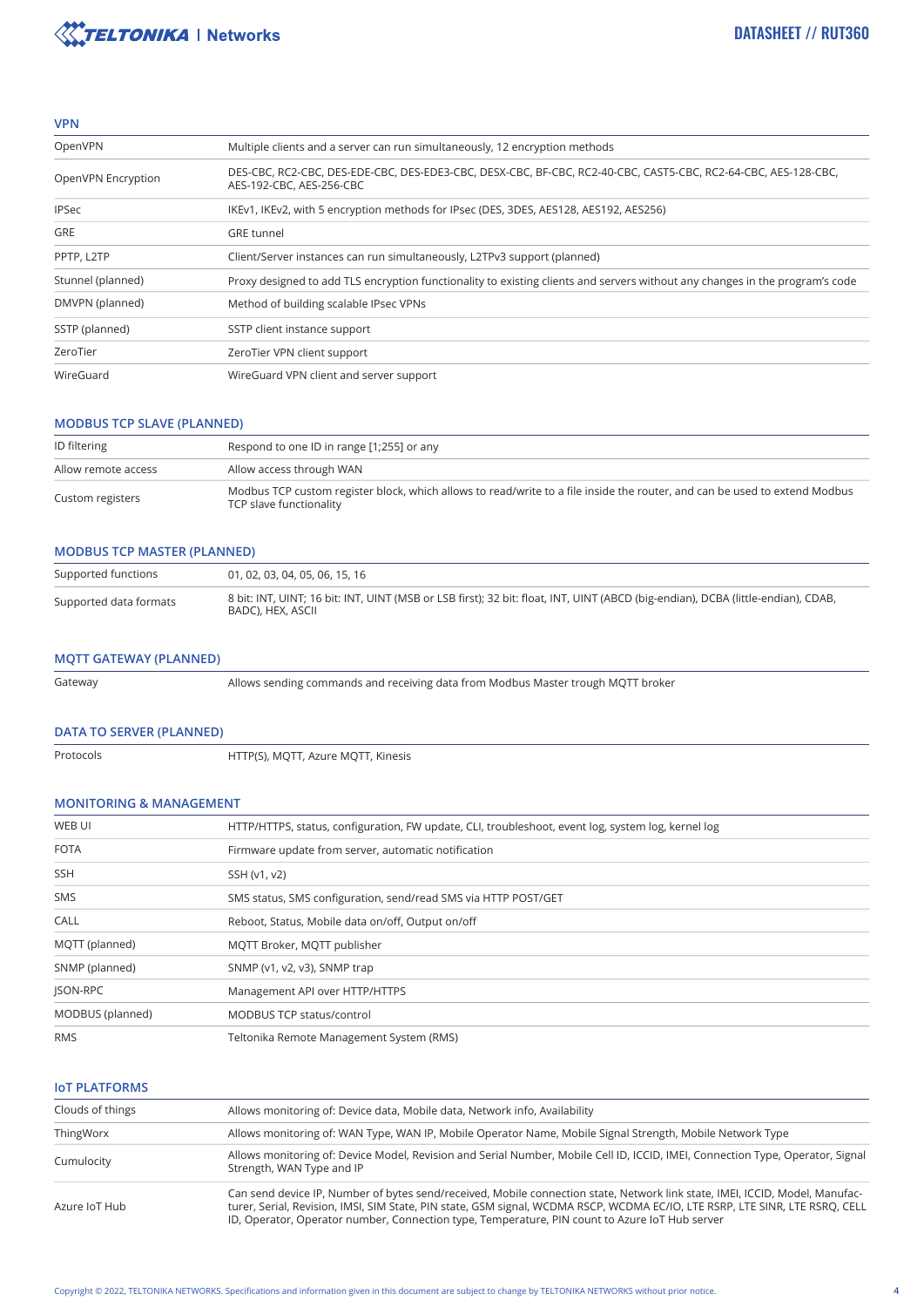

### **SYSTEM CHARACTERISTICS**

| CPU           | OCA9531, MIPS 24kc, 650 MHz              |
|---------------|------------------------------------------|
| <b>RAM</b>    | 128 MB, DDR2                             |
| FLASH storage | 16 MB, SPI Flash (optional up to 256 MB) |

### **FIRMWARE / CONFIGURATION**

| WEB UI        | Update FW from file, check FW on server, configuration profiles, configuration backup |
|---------------|---------------------------------------------------------------------------------------|
| <b>FOTA</b>   | Update FW/configuration from server                                                   |
| <b>RMS</b>    | Update FW/configuration for multiple devices at once                                  |
|               |                                                                                       |
| Keep settings | Update FW without losing current configuration                                        |

### **INPUT/OUTPUT**

| Configurable I/O | 2 x Configurable digital Inputs/Outputs. Digital input 0 - 5 V detected as logic low, 8 - 30 V detected as logic high. Open collector<br>output, max output 30 V, 300 mA |  |
|------------------|--------------------------------------------------------------------------------------------------------------------------------------------------------------------------|--|
| Events           | SMS, Email, RMS                                                                                                                                                          |  |
| I/O juggler      | Allows to set certain I/O conditions to initiate event                                                                                                                   |  |

### **POWER**

| Connector           | 4 pin industrial DC power socket                                            |  |
|---------------------|-----------------------------------------------------------------------------|--|
| Input voltage range | 9 - 30 VDC, reverse polarity protection, voltage surge/transient protection |  |
| Power consumption   | 10.5 W max                                                                  |  |

### **PHYSICAL INTERFACES (PORTS, LEDS, ANTENNAS, BUTTONS, SIM)**

| Ethernet    | 2 x RJ45 ports, 10/100 Mbps                                                           |
|-------------|---------------------------------------------------------------------------------------|
| I/OS        | 2 x Configurable digital Inputs/Outputs on 4 pin power connector                      |
| Status LEDs | 2 x Mobile connection type, 3 x Mobile connection strength, 2 x Eth status, 1 x Power |
| <b>SIM</b>  | 1 x SIM slots (Mini SIM - 2FF), 1.8 V/3 V, external SIM holders                       |
| Antenna     | 2 x SMA for LTE, 2 x RP-SMA for WiFi                                                  |
| Power       | 1 x 4 pin DC connector                                                                |
| Reset       | Reboot/User default reset/Factory reset button                                        |

### **PHYSICAL SPECIFICATION**

| Casing material                      | Aluminium housing with DIN rail mounting option |  |
|--------------------------------------|-------------------------------------------------|--|
| Dimensions (W $\times$ H $\times$ D) | $100 \times 30 \times 85$ mm                    |  |
| Weight                               | 247 g                                           |  |
| Mounting options                     | DIN rail, flat surface placement                |  |

### **OPERATING ENVIRONMENT**

| Operating temperature | $-40$ C to 75 C             |
|-----------------------|-----------------------------|
| Operating humidity    | 10 % to 90 % non-condensing |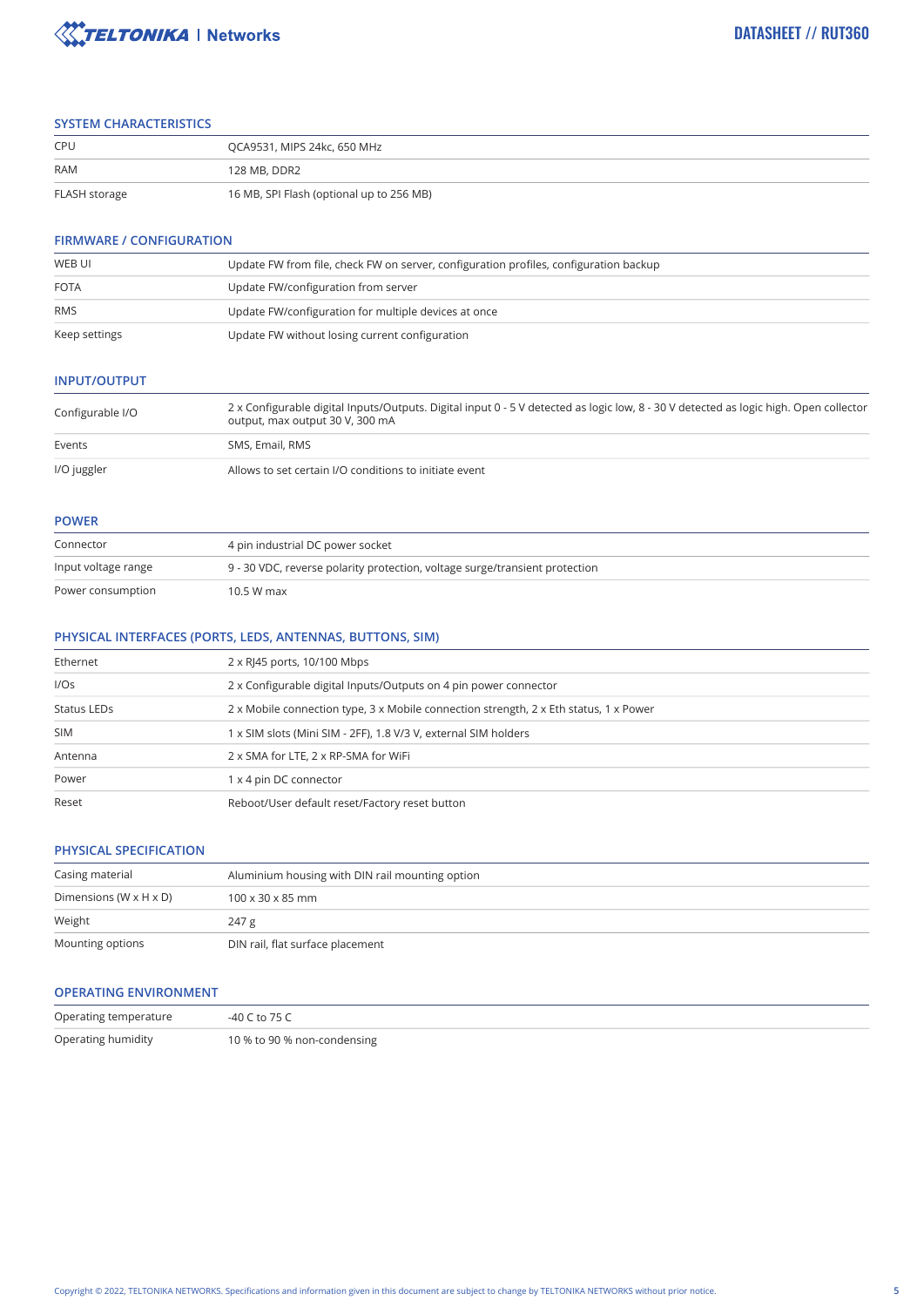

# HARDWARE INSTALLATION

- 1. Push the SIM button with the SIM needle.
- 2. Pull out the SIM holder.
- 3. Insert your SIM card into the SIM holder.
- 4. Slide the SIM holder back into the router.
- 5. Attach Mobile and WiFi antennas.

6. Connect the power adapter to the socket on the front of the device. Then plug the other end of the power adapter into a power outlet.

7. Connect to the device wirelessly using SSID and password provided on the device information label or use an Ethernet cable connected to LAN port.



### LOGIN TO DEVICE

1. To enter the router's Web interface (WebUI), type http://192.168.1.1 into the URL field of your Internet browser.

2. Use login information shown in image A when prompted for authentication.

3. After you log in, you will be prompted to change your password for security reasons. The new password must contain at least 8 characters, including at least one uppercase letter, one lowercase letter, and one digit. This step is mandatory, and **you will not be able to interact with the router's WebUI before you change the password.**

4. When you change the router's password, the Configuration Wizard will start. The Configuration Wizard is a tool used to set up some of the router's main operating parameters.

5. Go to the Overview page and pay attention to the Signal Strength indication (image B). To maximize the cellular performance try adjusting the antennas or changing the location of your device to achieve the best signal conditions.

| Α.<br><b><i><u>X</u>TELTONIKA</i></b>                                       |                   | В.<br><b>MOBILE</b>                          | $-65$ dBm $\bullet$                                |
|-----------------------------------------------------------------------------|-------------------|----------------------------------------------|----------------------------------------------------|
| <b>AUTHORIZATION REQUIRED</b><br>Please anter your username<br>and password | admin<br>admin01  | Data connection state<br>State               | Connected<br>Registered (home); OPERATOR; 4G (LTE) |
|                                                                             | LOG <sub>IN</sub> | SIM card slot in use<br>Bytes received/sent* | Ready<br>348.7 KB / 223.5 KB                       |

### TECHNICAL INFORMATION

| <b>Radio specifications</b>         |                                                                                                |  |
|-------------------------------------|------------------------------------------------------------------------------------------------|--|
| RF technologies                     | 3G, 4G, WiFi                                                                                   |  |
| Max RF power                        | 24 dBm@WCDMA, 23 dBm@LTE, 20 dBm@WiFi                                                          |  |
| Bundled accessories specifications* |                                                                                                |  |
| Power adapter                       | Input: 0.6 A@100-240 VAC, Output: 12 VDC, 1.5 A, 4 pin plug                                    |  |
| Mobile antenna                      | 698~960/1710~2690 MHz, 50 $\Omega$ , VSWR<3, gain** 4 dBi, omnidirectional, SMA male connector |  |
| WiFi antenna                        | 2400~2483.5 MHz, 50 Ω, VSWR<2, gain** 5 dBi, omnidirectional, RP-SMA male connector            |  |

\*Order code dependent.

\*\*Higher gain antenna can be connected to compensate for cable attenuation when a cable is used. The user is responsible for the compliance with the legal regulations.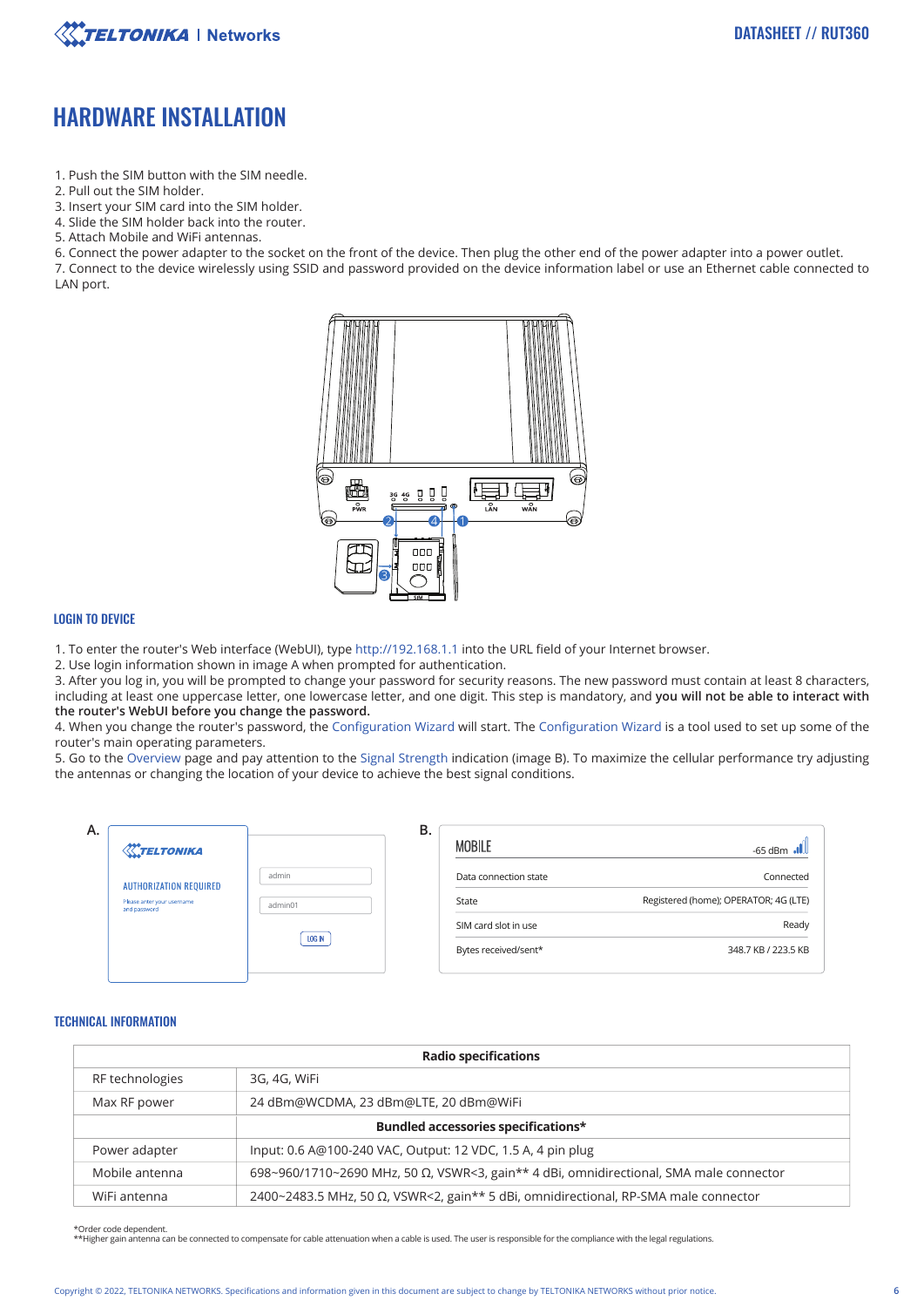

# WHAT'S IN THE BOX?

### STANDARD PACKAGE CONTAINS\*

- Router RUT360
- 18 W PSU
- 2 x LTE antennas (swivel, SMA male)
- 2 x WiFi antennas (swivel, RP-SMA male)
- Ethernet cable (1.5 m)
- SIM Adapter kit
- QSG (Quick Start Guide)
- RMS Flyer
- Packaging box





\* For all standard order codes standard package contents are the same, execpt for PSU.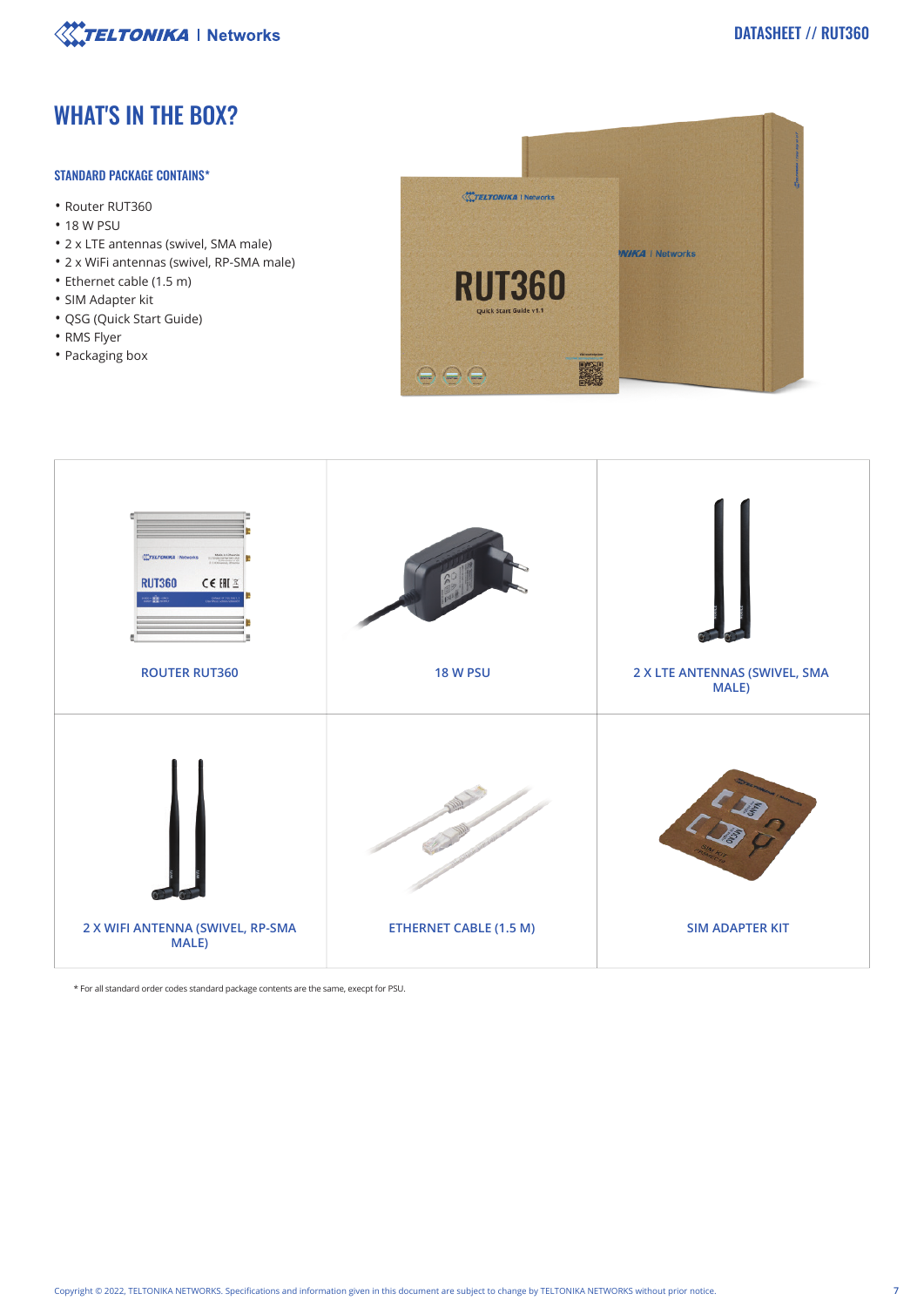

# STANDARD ORDER CODES

| <b>PRODUCT CODE</b> | <b>HS CODE</b> | <b>HTS CODE</b> | <b>PACKAGE CONTAINS</b>        |
|---------------------|----------------|-----------------|--------------------------------|
| RUT360000000        | 851762         | 8517.62.00      | Standard package with Euro PSU |
| RUT360100100        | 851762         | 8517.62.00      | Standard package with US PSU   |

For more information on all available packaging options – please contact us directly.

# AVAILABLE VERSIONS

| <b>PRODUCT CODE</b> | <b>REGION (OPERATOR)</b>                                                            | <b>FREQUENCY</b>                                                                                                        |
|---------------------|-------------------------------------------------------------------------------------|-------------------------------------------------------------------------------------------------------------------------|
| RUT360 0*****       | Europe, the Middle East, Africa,<br>Australia, APAC <sup>2</sup> , Brazil, Malaysia | • 4G (LTE-FDD): B1, B3, B5, B7, B8, B20, B28, B32 <sup>1</sup><br>• 4G (LTE-TDD): B38, B40, B41<br>• 3G: B1, B3, B5, B8 |
| RUT360 1*****       | North America                                                                       | • 4G (LTE-FDD): B2, B4, B5, B7, B12, B13, B25, B26,<br>B29 <sup>1</sup> , B30, B66                                      |
|                     |                                                                                     | $\bullet$ 3G: B2, B4, B5                                                                                                |

The price and lead-times for region (operator) specific versions may vary. For more information please contact us.

1 - LTE-FDD B29 and B32 support receiving only, and are only for secondary component carrier in 2×CA

2 - Excluding Japan and CMCC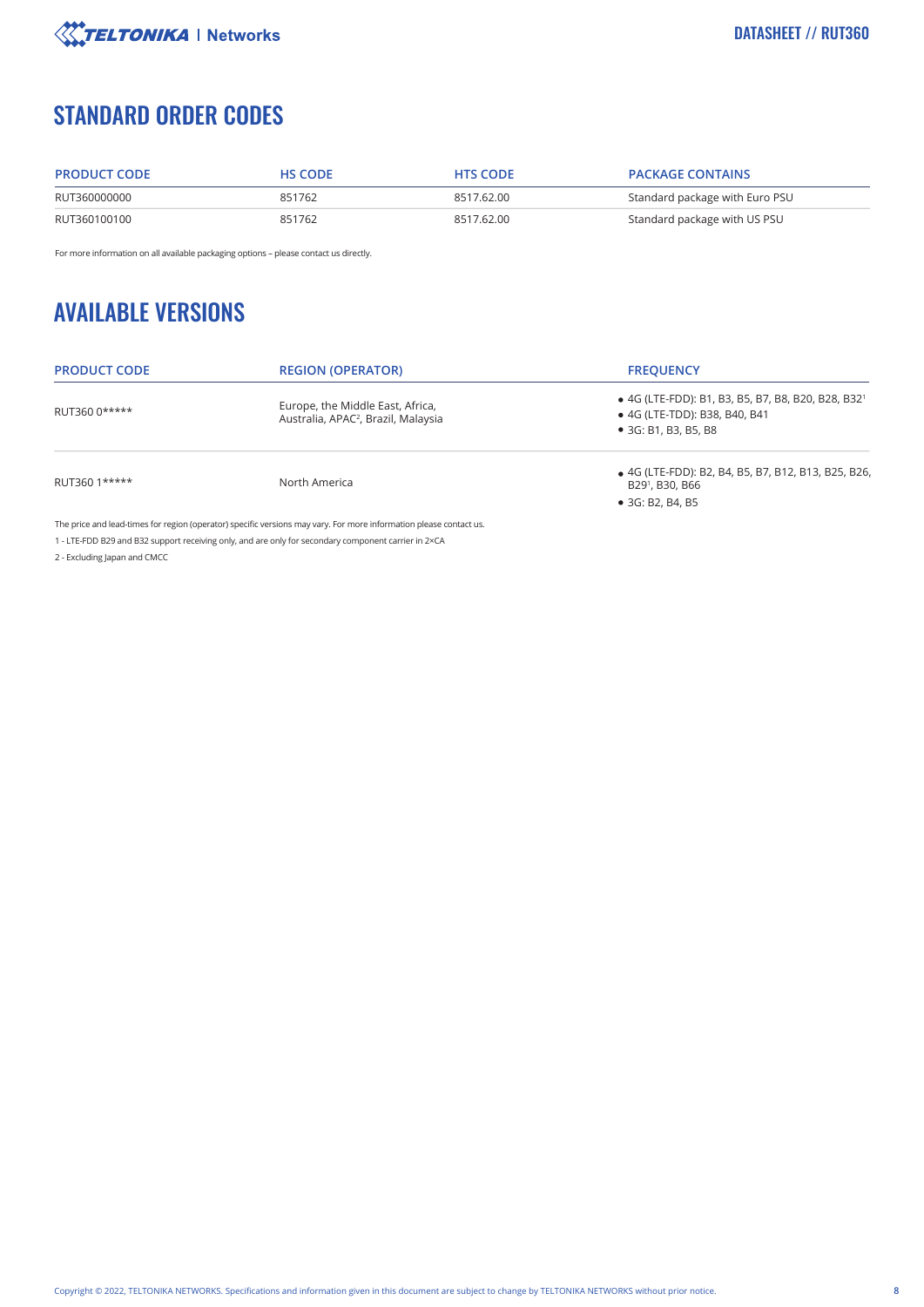

# MOUNTING OPTIONS

# DIN RAIL KIT

| Parameter         | Value                                   |
|-------------------|-----------------------------------------|
| Mounting standard | 35mm DIN Rail                           |
| Material          | Low carbon steel                        |
| Weight            | 57 <sub>g</sub>                         |
| Screws included   | Philips Pan Head screw #6-32×3/16, 2pcs |
| <b>Dimensions</b> | 82 mm x 46 mm x 20 mm                   |
| RoHS Compliant    | V                                       |

### **DIN RAIL KIT**

DIN Rail adapter

Philips Pan Head screw #6-32×3/16, 2pcs for RUT2xx/RUT9xx



| 73269098<br>7326.90.98<br>PR5MEC00 | <b>ORDER CODE</b> | <b>HS CODE</b> | <b>HTS CODE</b> |
|------------------------------------|-------------------|----------------|-----------------|
|                                    |                   |                |                 |

For more information on all available packaging options – please contact us directly.

# COMPACT DIN RAIL KIT

| Parameter         | Value                                   |
|-------------------|-----------------------------------------|
| Mounting standard | 35mm DIN Rail                           |
| Material          | ABS + PC plastic                        |
| Weight            | 6.5 <sub>g</sub>                        |
| Screws included   | Philips Pan Head screw #6-32×3/16, 2pcs |
| <b>Dimensions</b> | 70 mm x 25 mm x 14,5 mm                 |
| RoHS Compliant    | V                                       |



### **DIN RAIL KIT**

- Compact plastic DIN Rail adapter (70x25x14,5mm)
- Philips Pan Head screw #6-32×3/16, 2pcs

| <b>ODE</b><br><b>ORDER C</b> | <b>HS CODE</b> | coner      |
|------------------------------|----------------|------------|
| PR5MEC1                      | 73269098       | 7326.90.98 |

For more information on all available packaging options – please contact us directly.

## SURFACE MOUNTING KIT

| Parameter         | Value                                   |
|-------------------|-----------------------------------------|
| Mounting standard | Flat surface mount                      |
| Material          | ABS + PC plastic                        |
| Weight            | 2x5g                                    |
| Screws included   | Philips Pan Head screw #6-32×3/16, 2pcs |
| <b>Dimensions</b> | 25 mm x 48 mm x 7.5 mm                  |
| RoHS Compliant    | V                                       |



### **DIN RAIL KIT**

- Surface mounting kit
- Philips Pan Head screw #6-32×3/16, 2pcs

| <b>ORDER CODE</b> |               | <b>CODE</b>          |
|-------------------|---------------|----------------------|
| PR5MEC12          | 73269098<br>. | $Q0$ $Q2$<br>∍⊂<br>. |

For more information on all available packaging options – please contact us directly.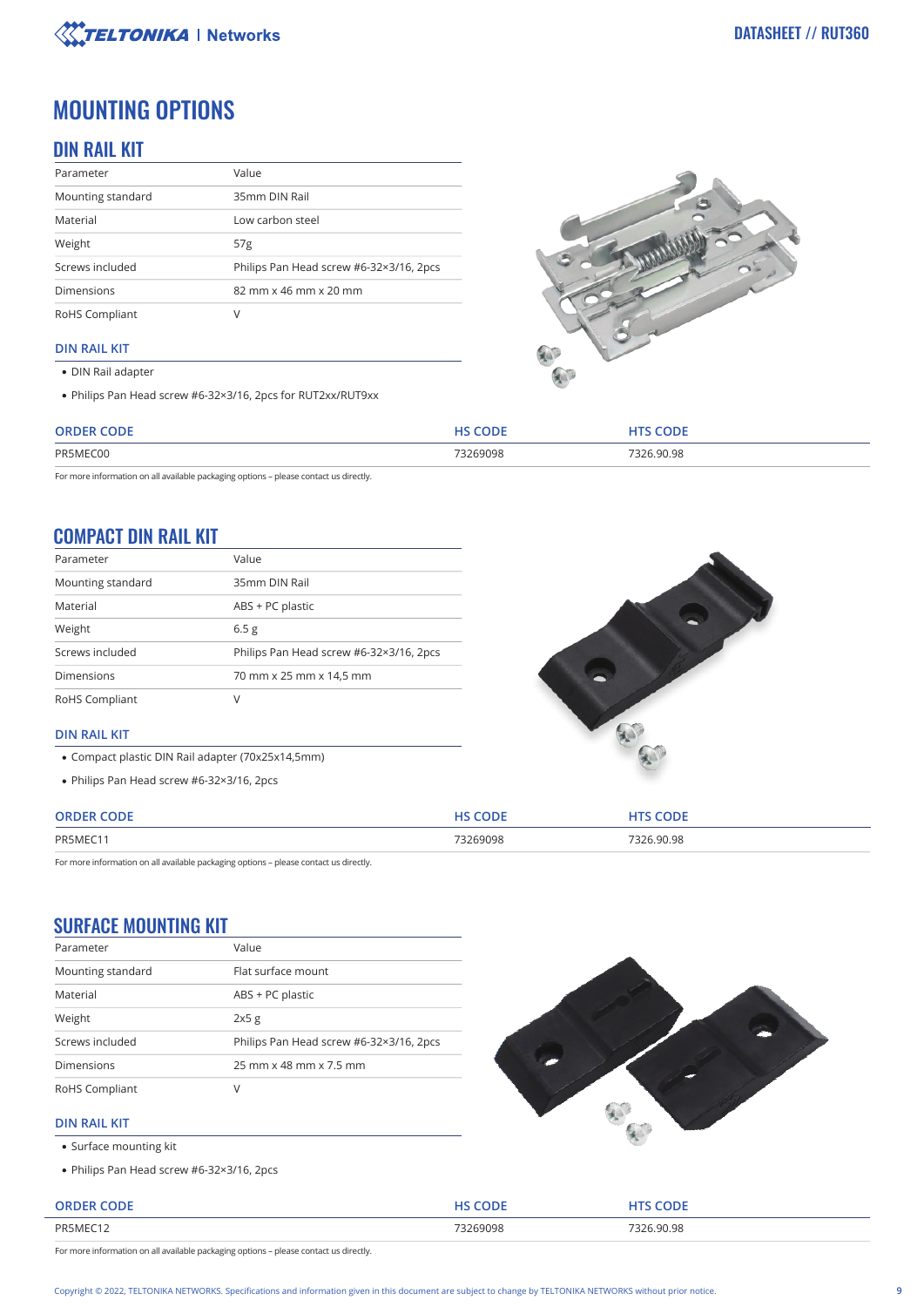

# RUT360 SPATIAL MEASUREMENTS & WEIGHT

### **MAIN MEASUREMENTS**

| $W \times H \times D$ dimensions for RUT360: |                           |  |  |
|----------------------------------------------|---------------------------|--|--|
| Device housing*:                             | $100 \times 30 \times 85$ |  |  |
| Box:                                         | 173 x 71 x 148            |  |  |

\*Housing measurements are presented without antenna connectors and screws; for measurements of other device elements look to the sections below.

### **TOP VIEW**

The figure below depicts the measurements of RUT360 and its components as seen from the top:



### **RIGHT VIEW**

The figure below depicts the measurements of RUT360 and its components as seen from the right side:

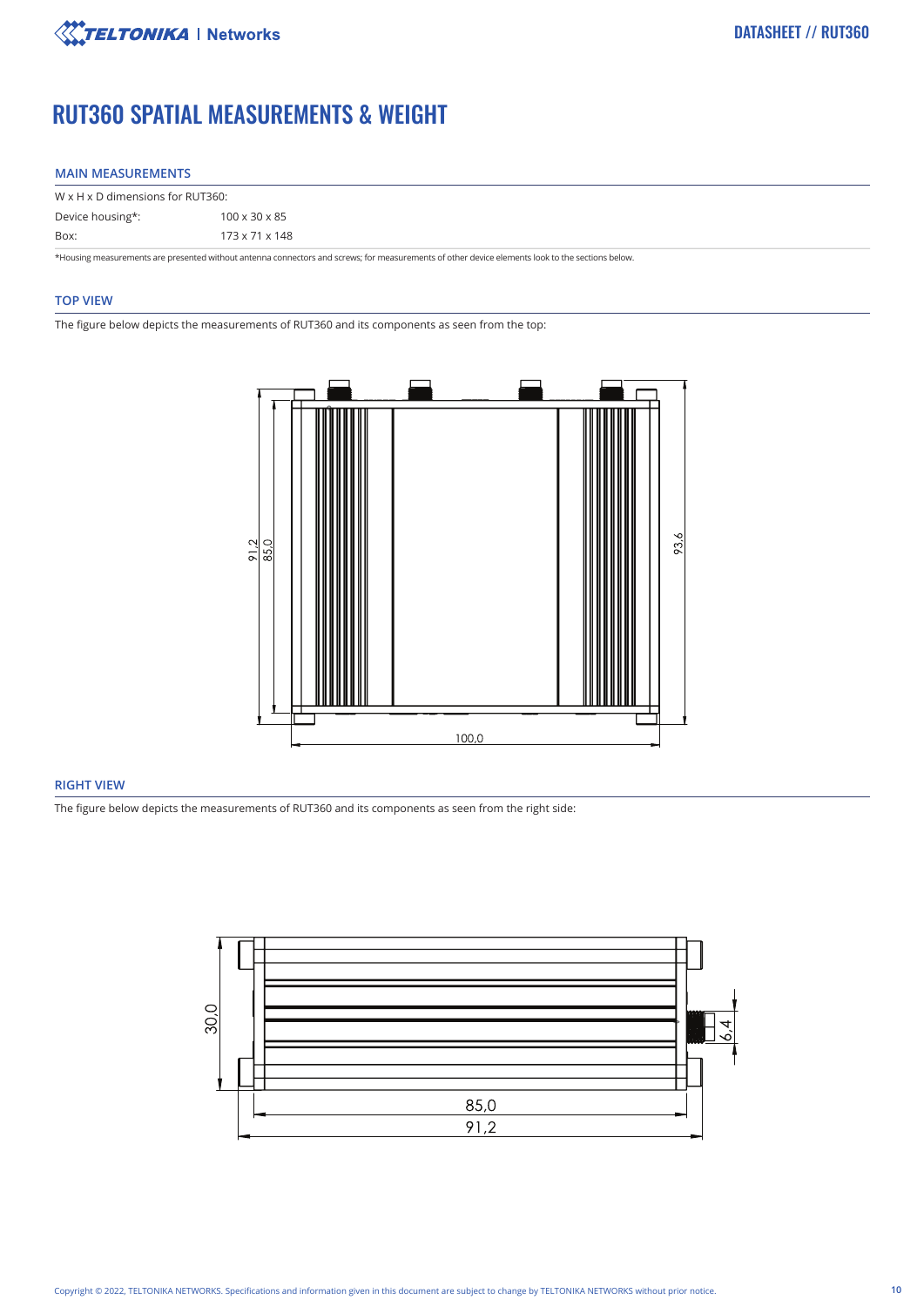

### **FRONT VIEW**

The figure below depicts the measurements of RUT360 and its components as seen from the front panel side:



### **REAR VIEW**

The figure below depicts the measurements of RUT360 and its components as seen from the back panel side:

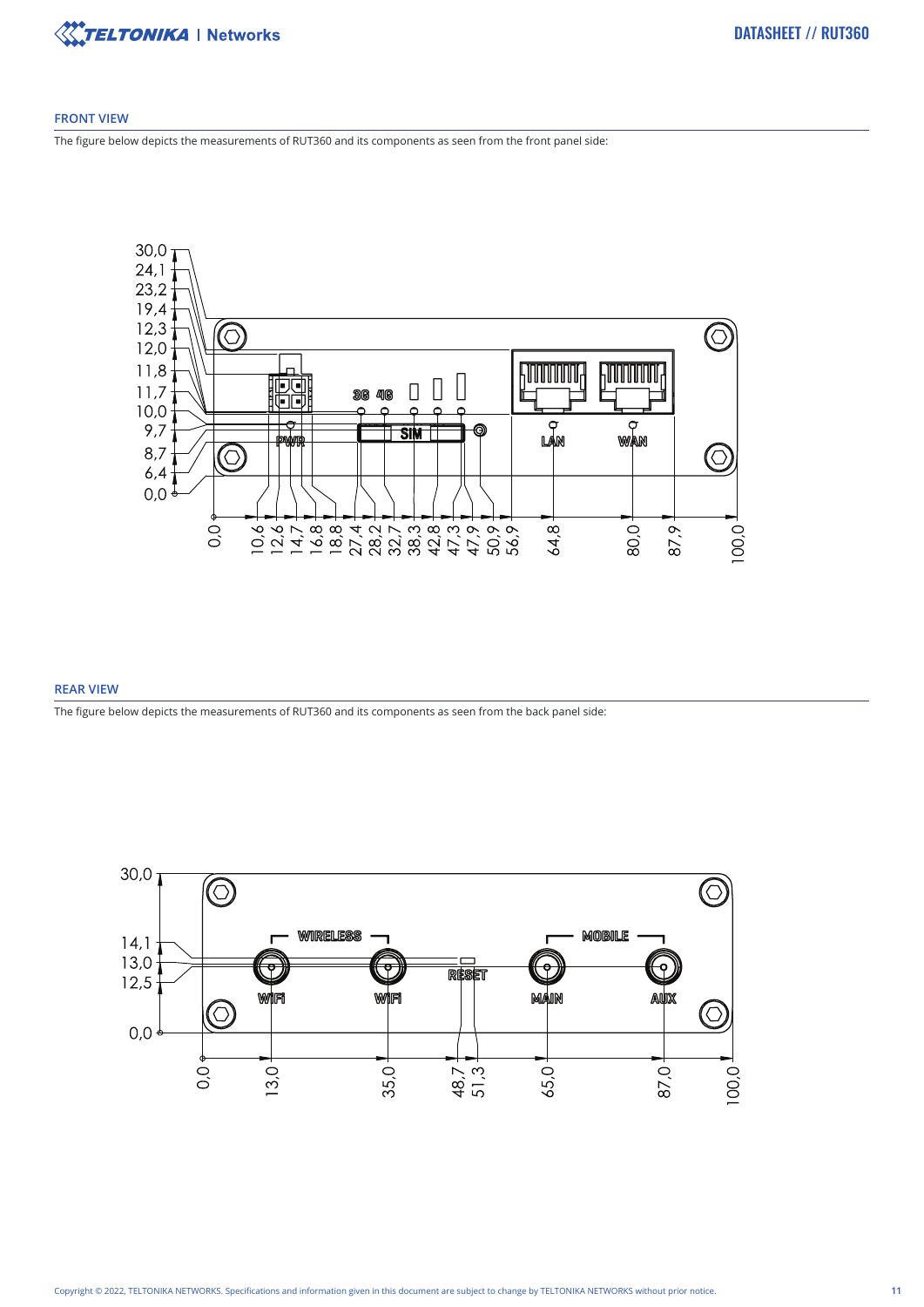

### **MOUNTING SPACE REQUIREMENTS**

The figure below depicts an approximation of the device's dimensions when cables and antennas are attached: